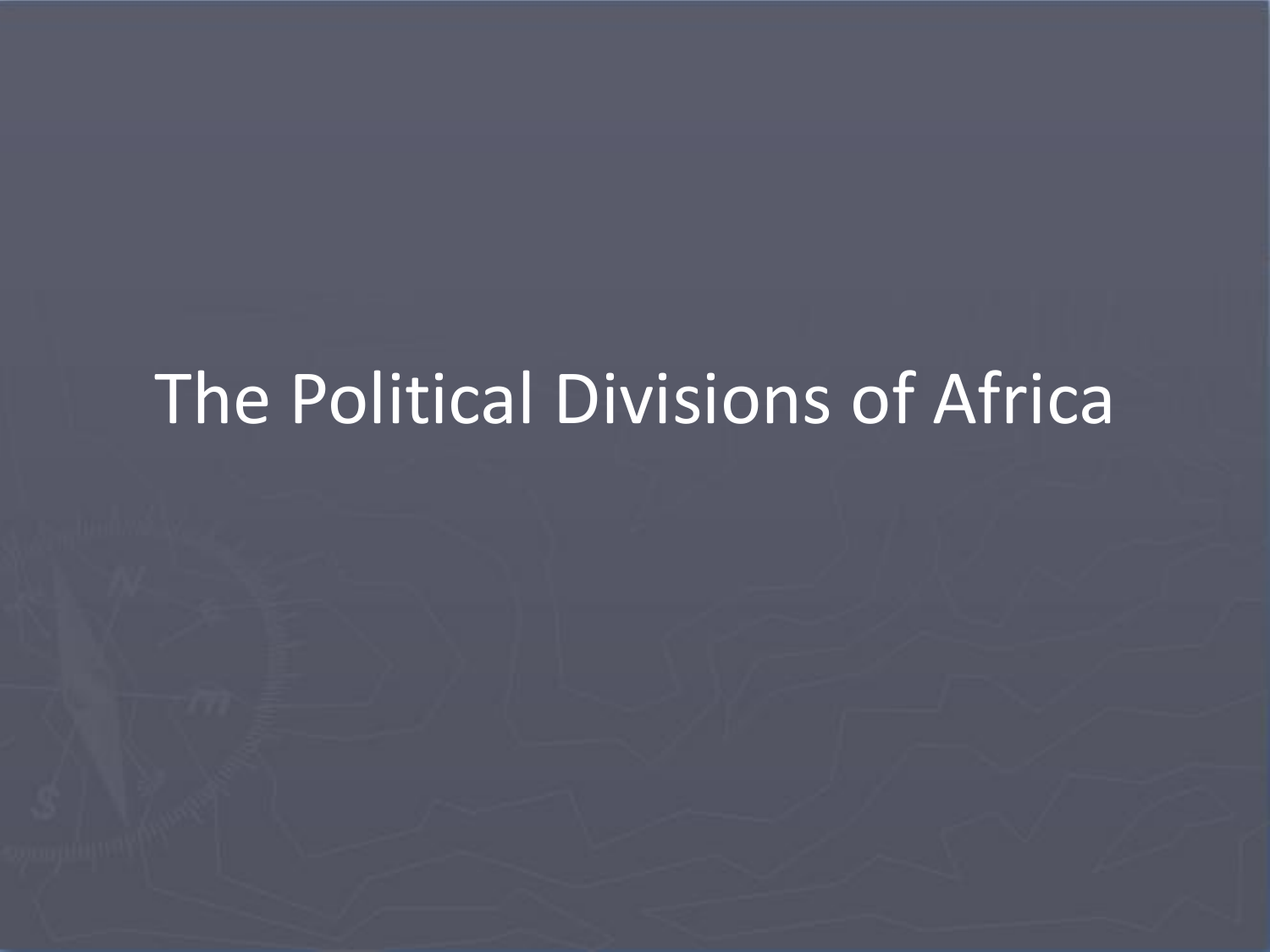#### Continent Introduction

- Continent home to nearly 1.1 Billion people (2015 Population Reference Bureau estimate)
	- Population growing rapidly
- Over 2000 different languages spoken
	- Mix of local, European, and Arabic languages

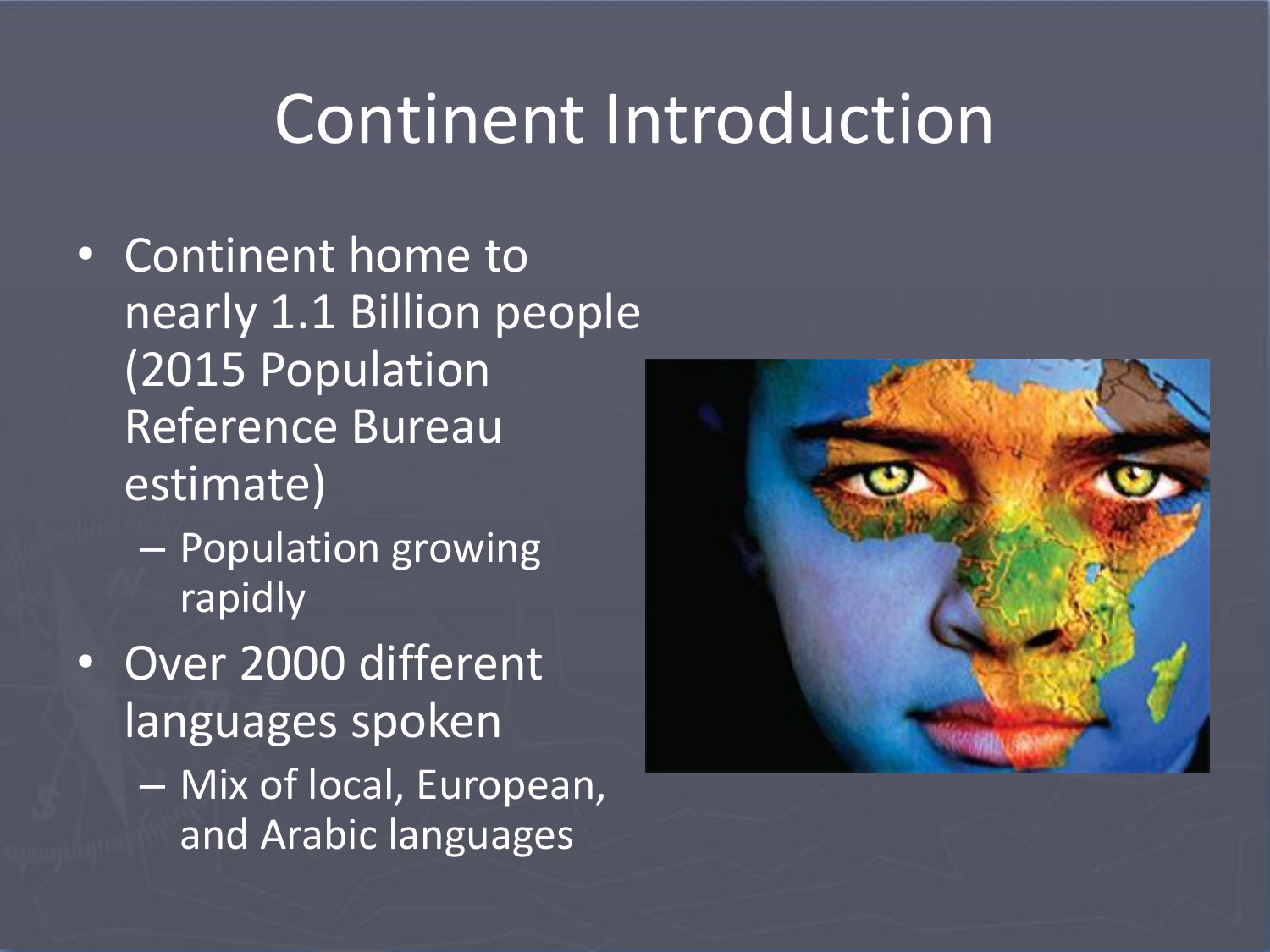#### Resources and Borders

- Africa does not have a resource problem, it has a resource distribution problem
- Whenever a resource of value is found the people suffer
	- Ex. Oil in Sudan, Diamonds in Sierra Leone, Gold in South Africa, etc…

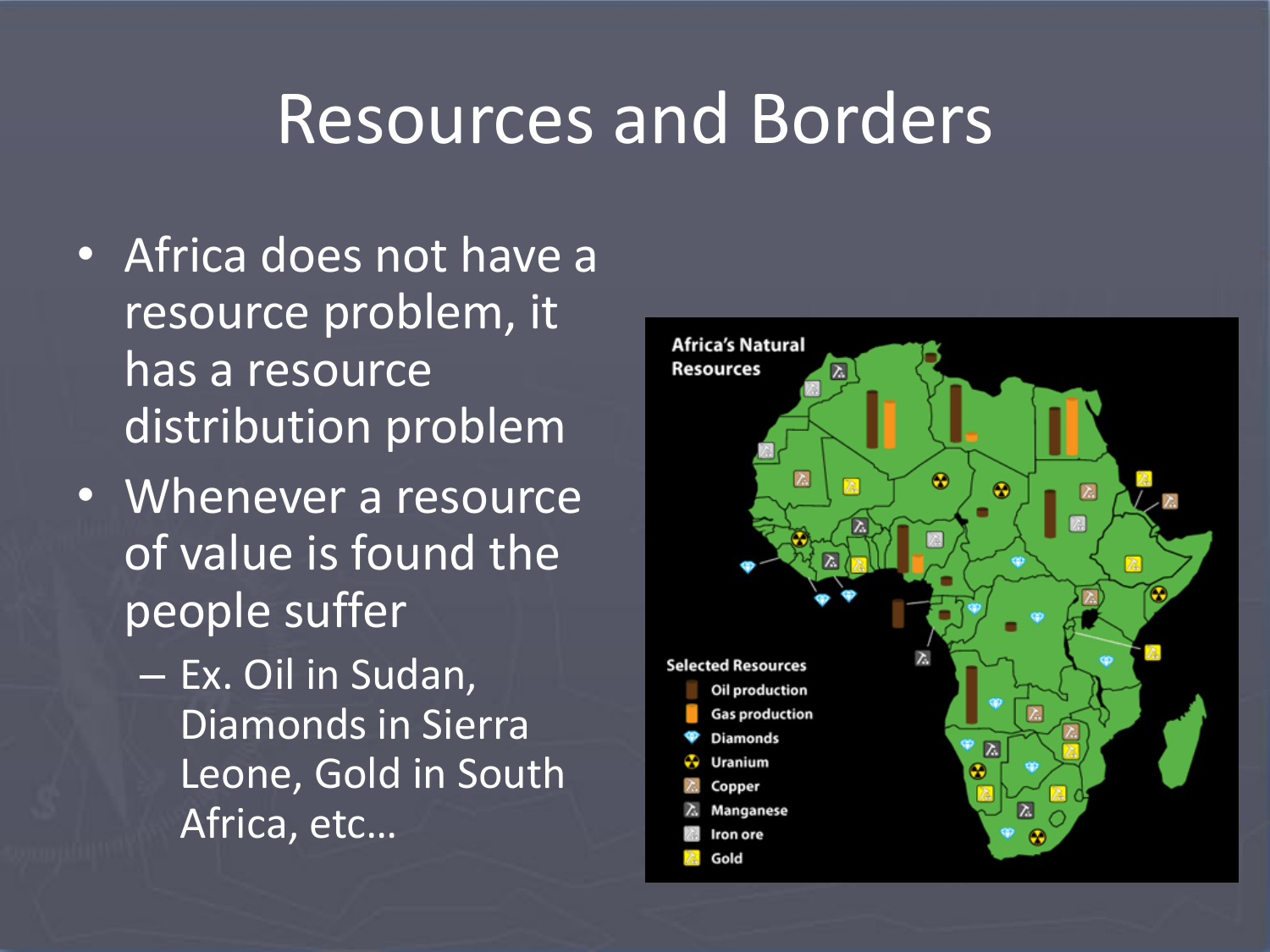#### The Current Political Map

- With creation of South Sudan on July 9th, 2011 Africa now has 56 Countries
	- Numerous independence movements in process
	- Status of Western Sahara is disputed

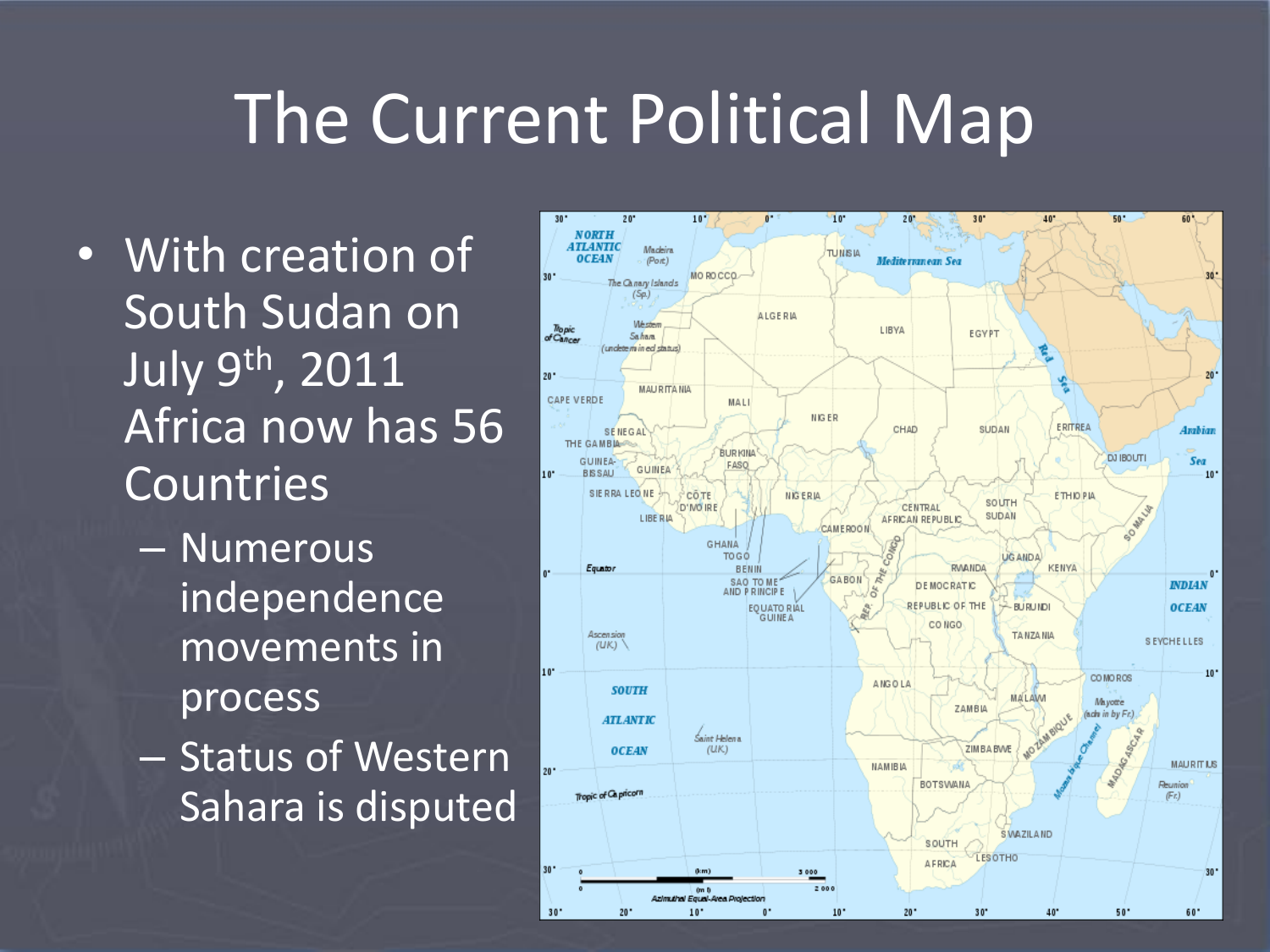# Colonial Africa



- Berlin Conference 1884- 1885
	- Meeting of European Imperial leaders to divide African lands amongst themselves
- During the colonization era Africa's people and land were used for the benefit of European states
	- Used human and natural resources
- Superimposed borders created problems in colonial and post-colonial era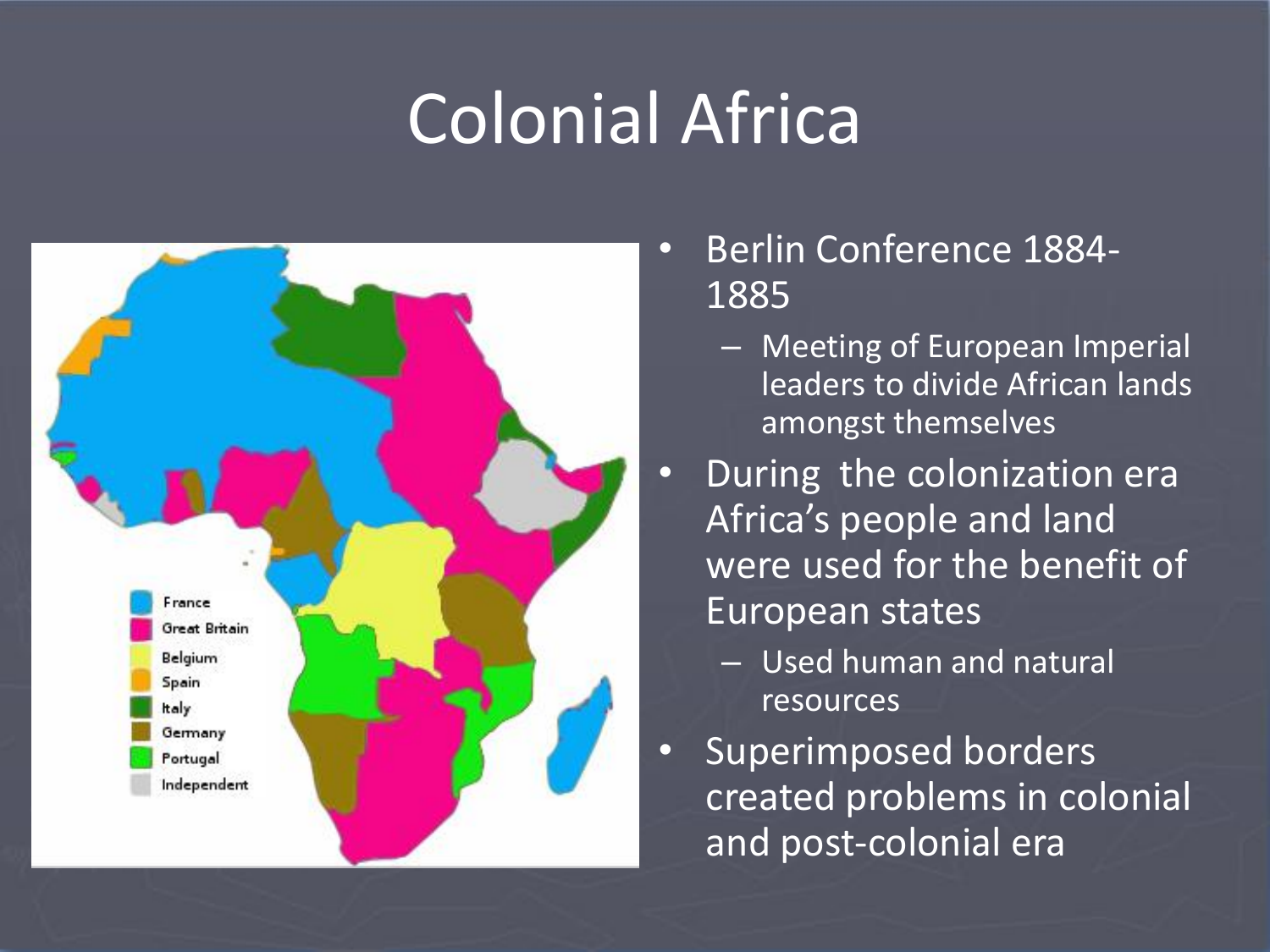## Problems of Superimposed Borders

- Country boundaries largely established by Europeans
	- Little consideration for preexisting ethnic and cultural divisions
	- Some estimates of the number of ethnicities in Africa number in the 1000s
- States left with problem of ruling Multi-ethnic states
	- Often after European antagonized ethnic divisions



#### **African Ethnicities Map**

Map from Center for Geographic Analysis, Harvard University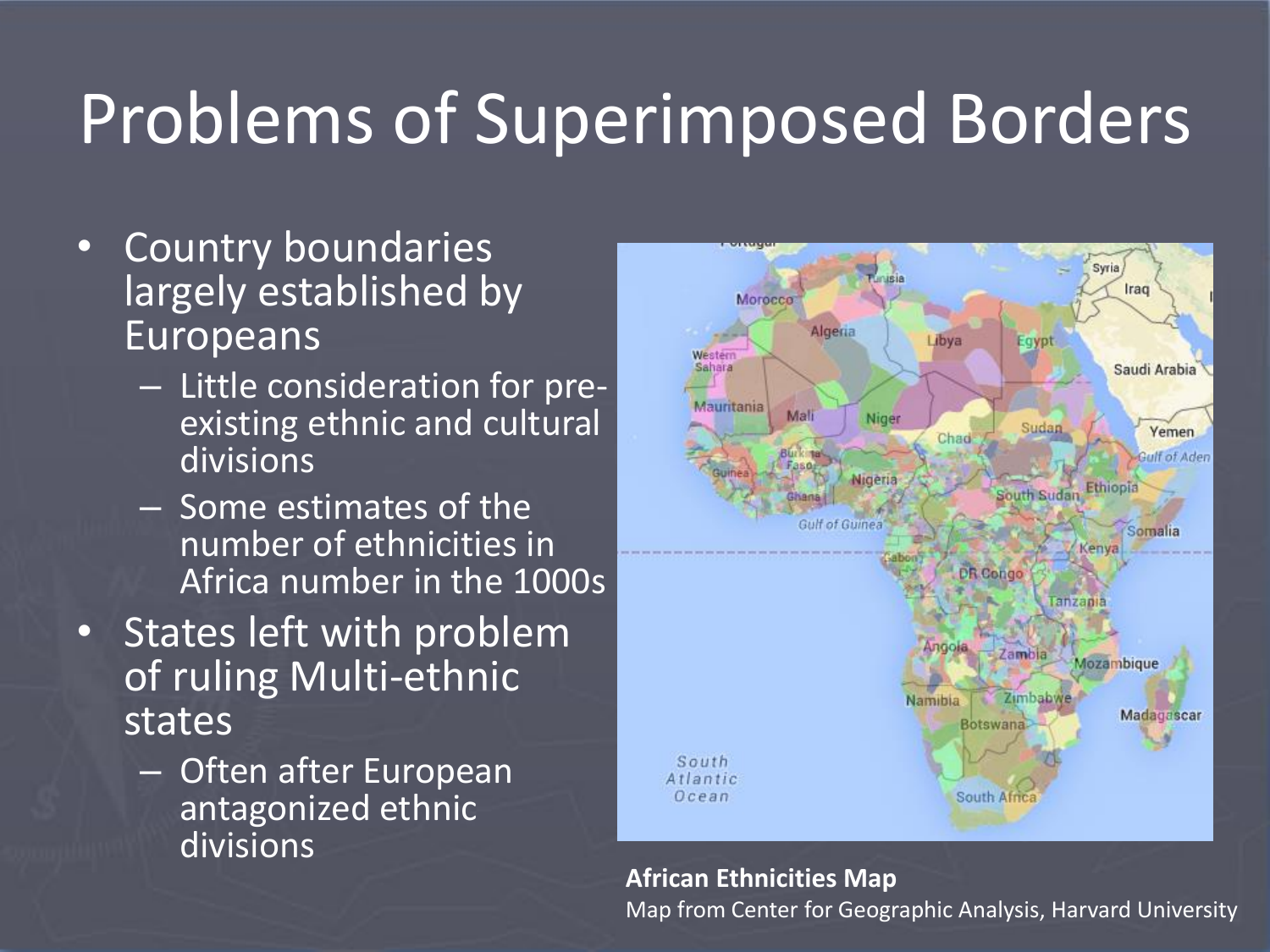## Governmental Systems

- Most African systems have some type of democratic government set up
	- Mostly some form of Republic
- Growing importance of the African Union
- Helping to promote stability and development in Africa
	- Encourages democratic governance
	- Increased cooperation and communication
		- Building of Infrastructure
	- Increase living standard of all
- Reliance on outside assistance

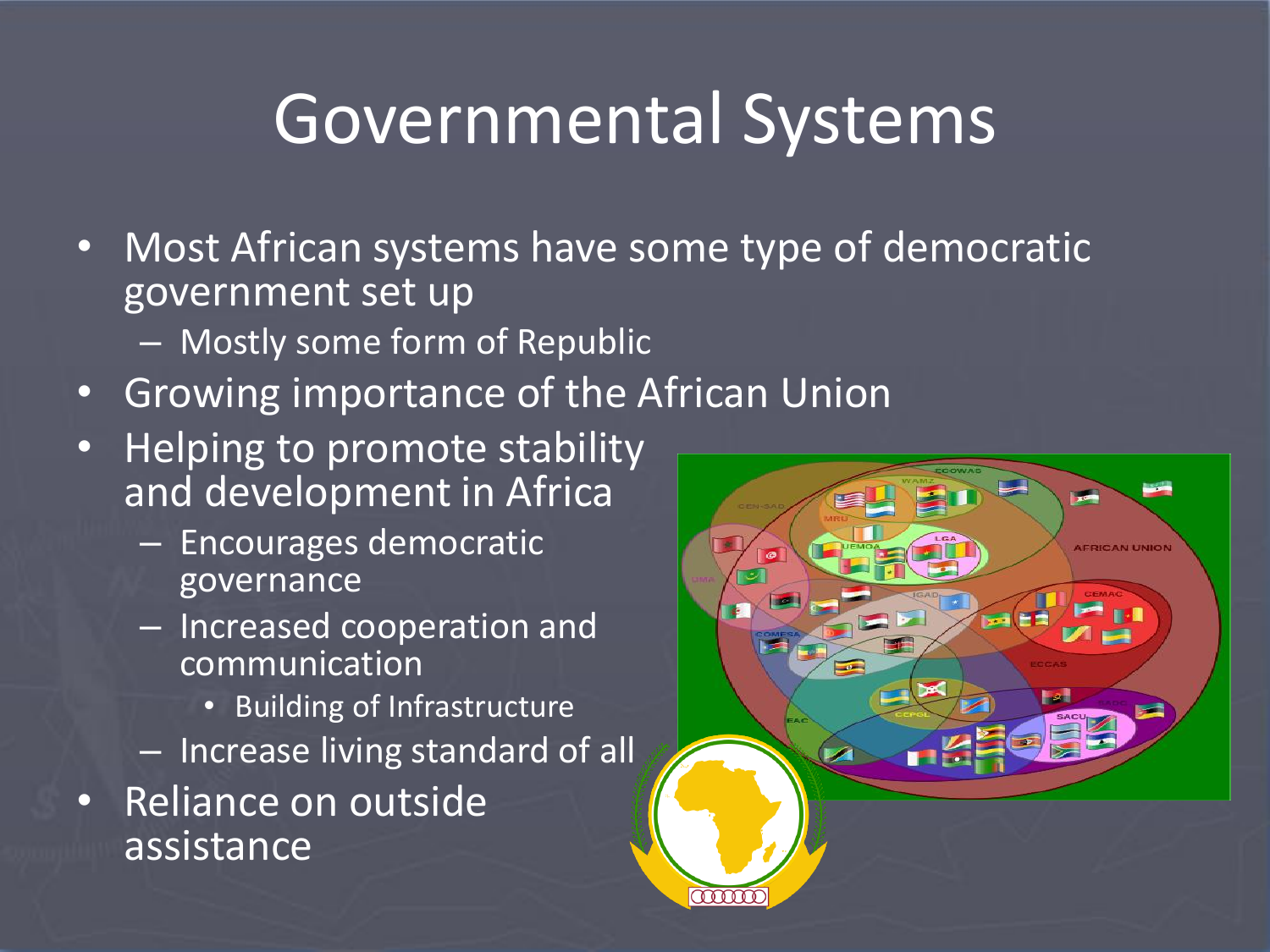#### United Nations Africa Geoscheme

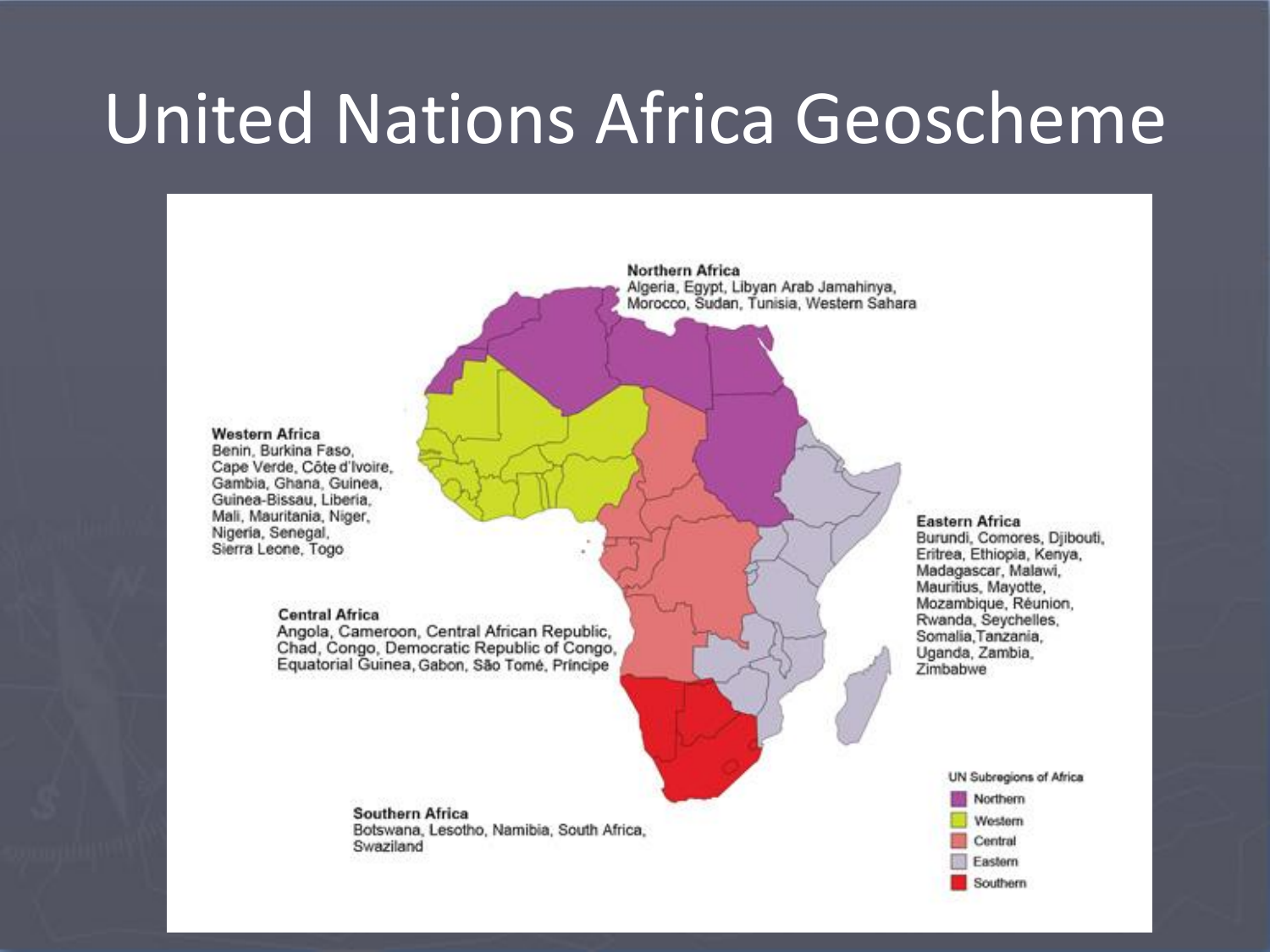## West Africa

- Large Population Center
	- Nigeria is continent's most populous country
		- 181.8 (2015 Population reference bureau estimate)
- Stable growth
	- Economic growth backed by relative political stability

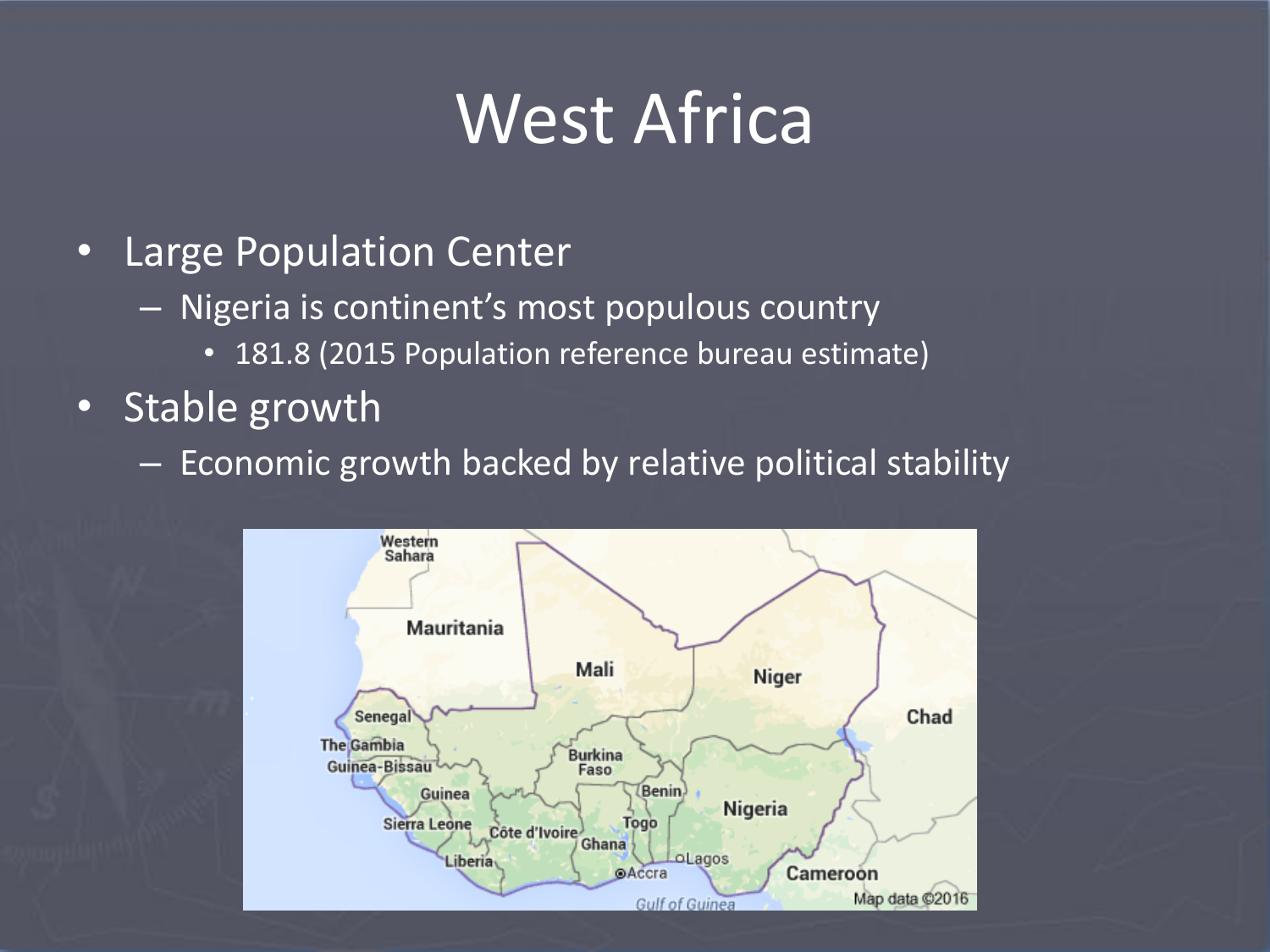## North Africa

- Most developed region of Africa
	- Strong connections to Europe and the Middle East
- Recent political turmoil
	- Arab spring revolutions began in Tunisia and continue to impact countries of North Africa

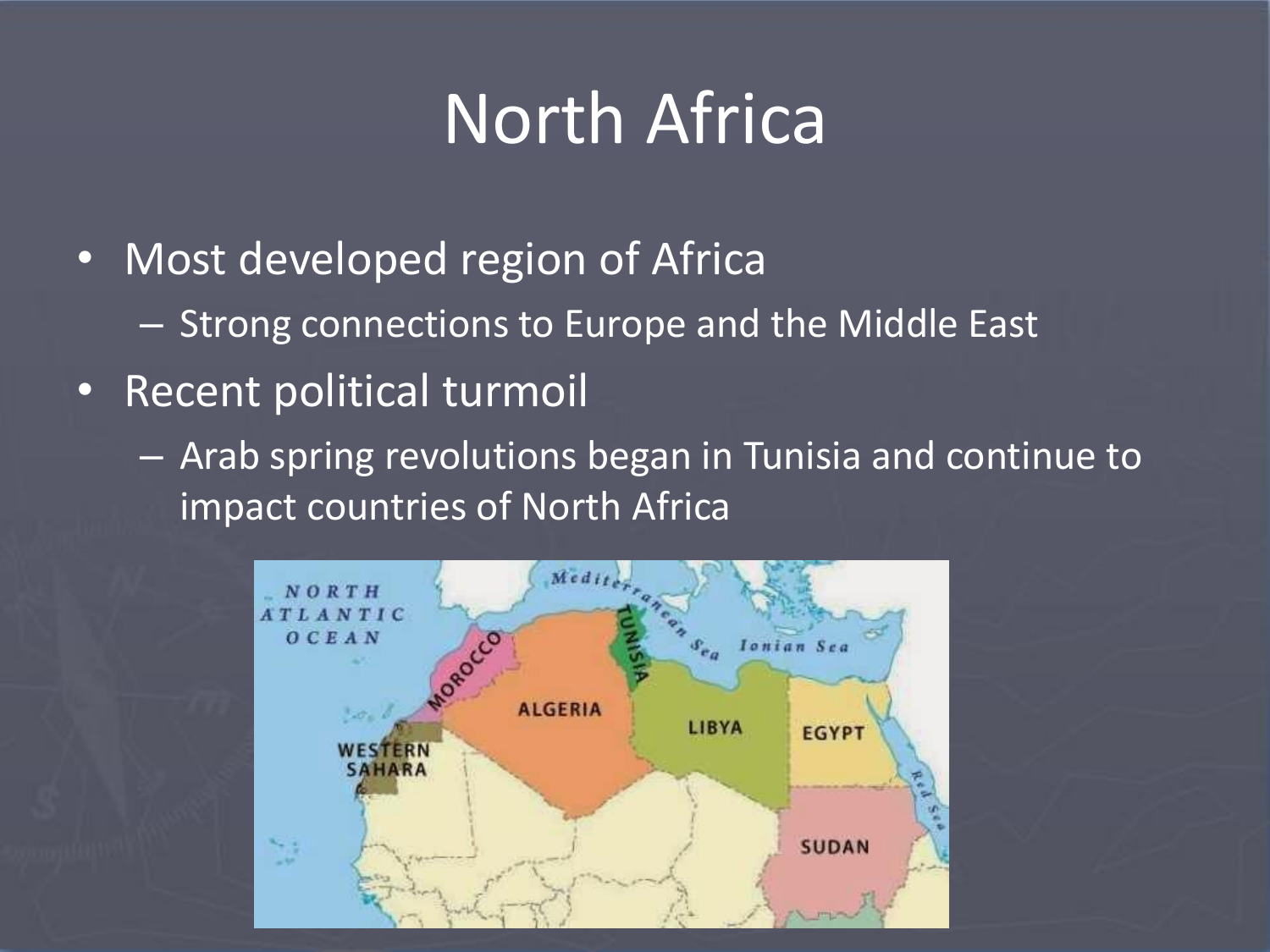## Central Africa

- Incredibly wealthy in resources
	- Congo basin source of wood
- Severe Governmental issues destabilize area
	- Particularly in the Democratic Republic of the Congo and the Central African Republic

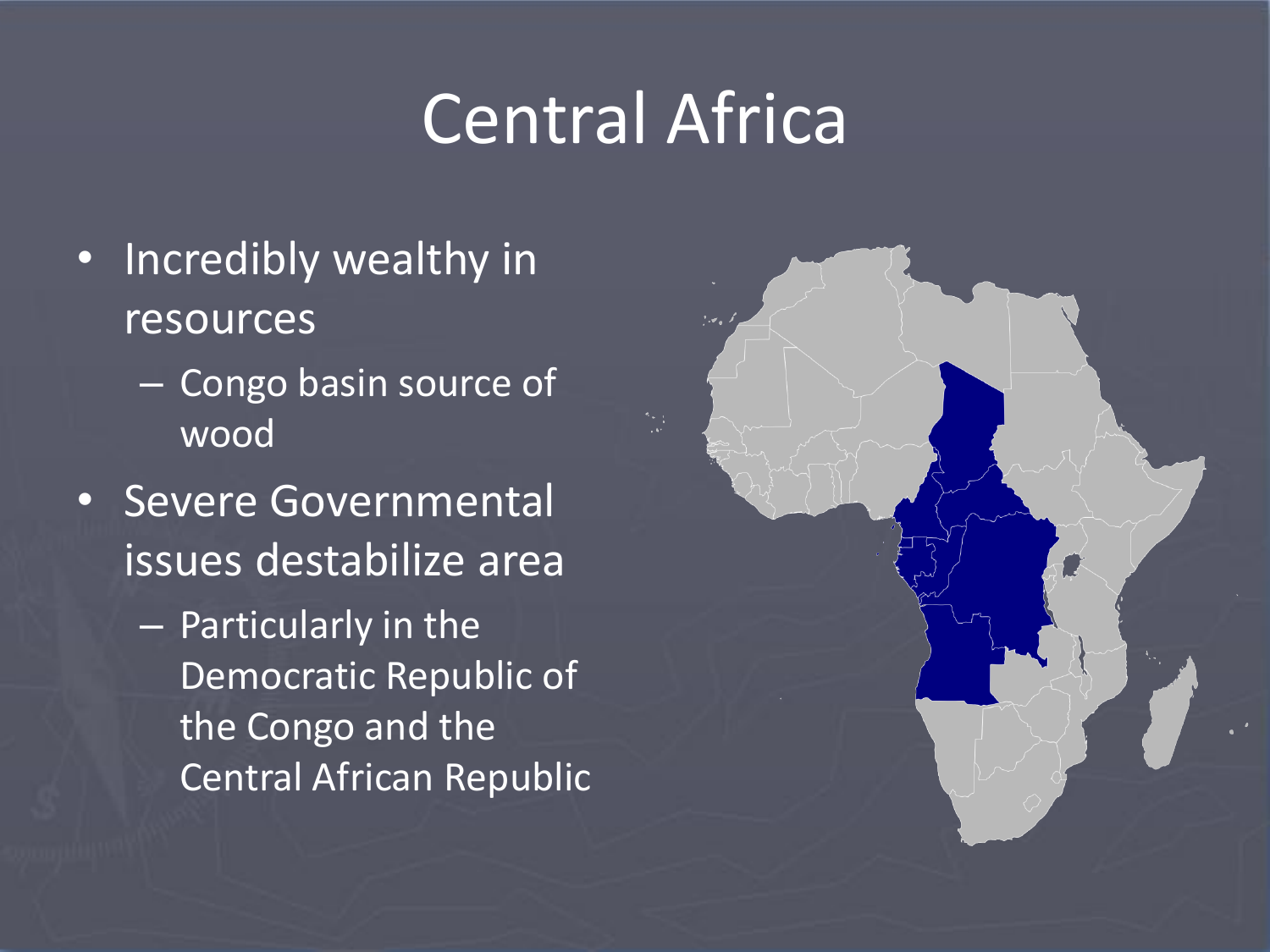## East Africa

- Beneficial proximity to Indian Ocean – Historical and current trade – Many cultural influences • Recent instability threatens peace
	- Ineffective governments in Somalia, South Sudan, and nearby DRC lead to refugee **crisis**